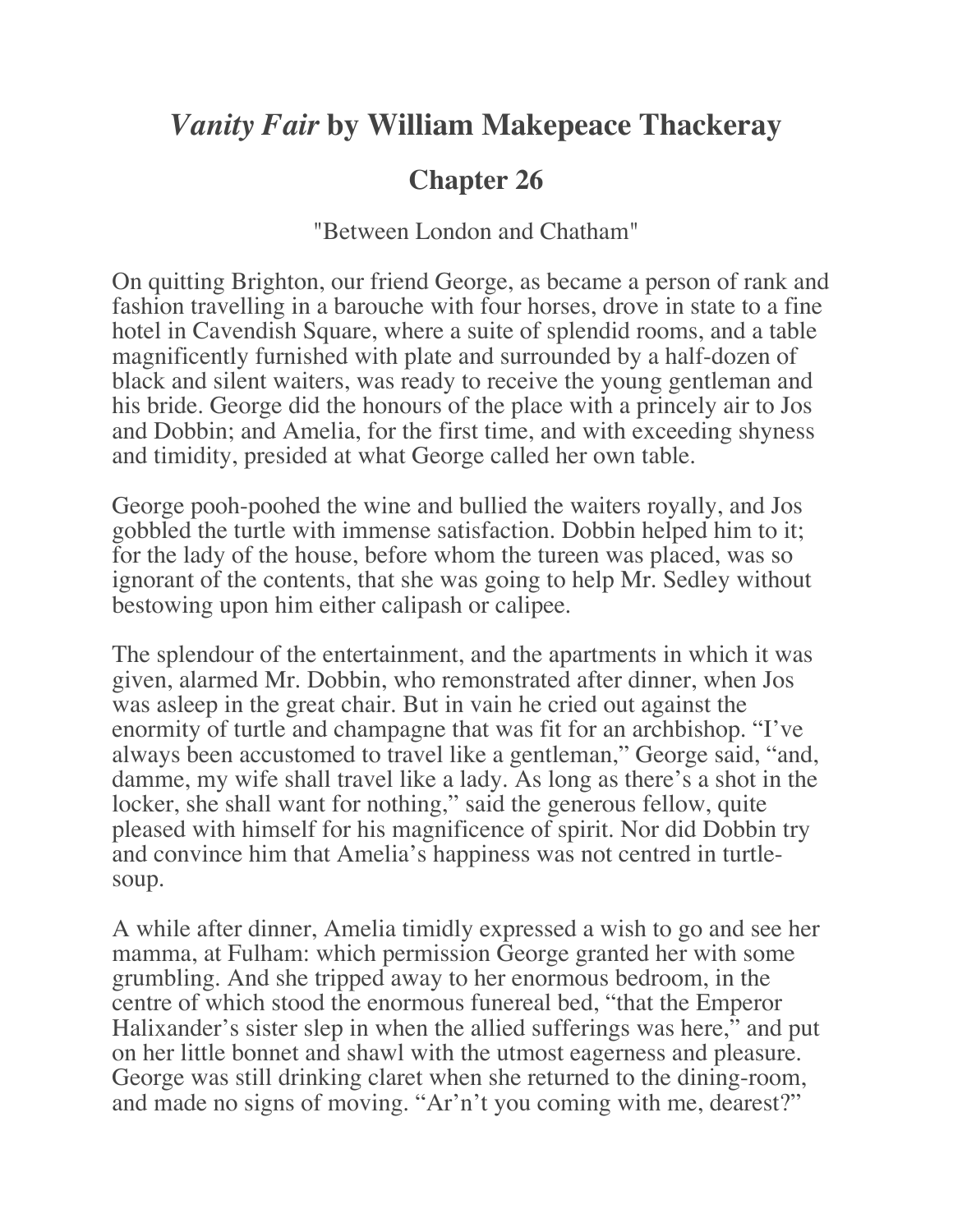she asked him. No; the "dearest" had "business" that night. His man should get her a coach and go with her. And the coach being at the door of the hotel, Amelia made George a little disappointed curtsey after looking vainly into his face once or twice, and went sadly down the great staircase, Captain Dobbin after, who handed her into the vehicle, and saw it drive away to its destination. The very valet was ashamed of mentioning the address to the hackney-coachman before the hotel waiters, and promised to instruct him when they got further on.

Dobbin walked home to his old quarters and the Slaughters', thinking very likely that it would be delightful to be in that hackney-coach, along with Mrs. Osborne. George was evidently of quite a different taste; for when he had taken wine enough, he went off to half-price at the play, to see Mr. Kean perform in Shylock. Captain Osborne was a great lover of the drama, and had himself performed high-comedy characters with great distinction in several garrison theatrical entertainments. Jos slept on until long after dark, when he woke up with a start at the motions of his servant, who was removing and emptying the decanters on the table; and the hackney-coach stand was again put into requisition for a carriage to convey this stout hero to his lodgings and bed.

Mrs. Sedley, you may be sure, clasped her daughter to her heart with all maternal eagerness and affection, running out of the door as the carriage drew up before the little garden-gate, to welcome the weeping, trembling, young bride. Old Mr. Clapp, who was in his shirt-sleeves, trimming the garden-plot, shrank back alarmed. The Irish servant-lass rushed up from the kitchen and smiled a "God bless you." Amelia could hardly walk along the flags and up the steps into the parlour.

How the floodgates were opened, and mother and daughter wept, when they were together embracing each other in this sanctuary, may readily be imagined by every reader who possesses the least sentimental turn. When don't ladies weep? At what occasion of joy, sorrow, or other business of life, and, after such an event as a marriage, mother and daughter were surely at liberty to give way to a sensibility which is as tender as it is refreshing. About a question of marriage I have seen women who hate each other kiss and cry together quite fondly. How much more do they feel when they love! Good mothers are married over again at their daughters' weddings: and as for subsequent events, who does not know how ultra-maternal grandmothers are?–in fact a woman,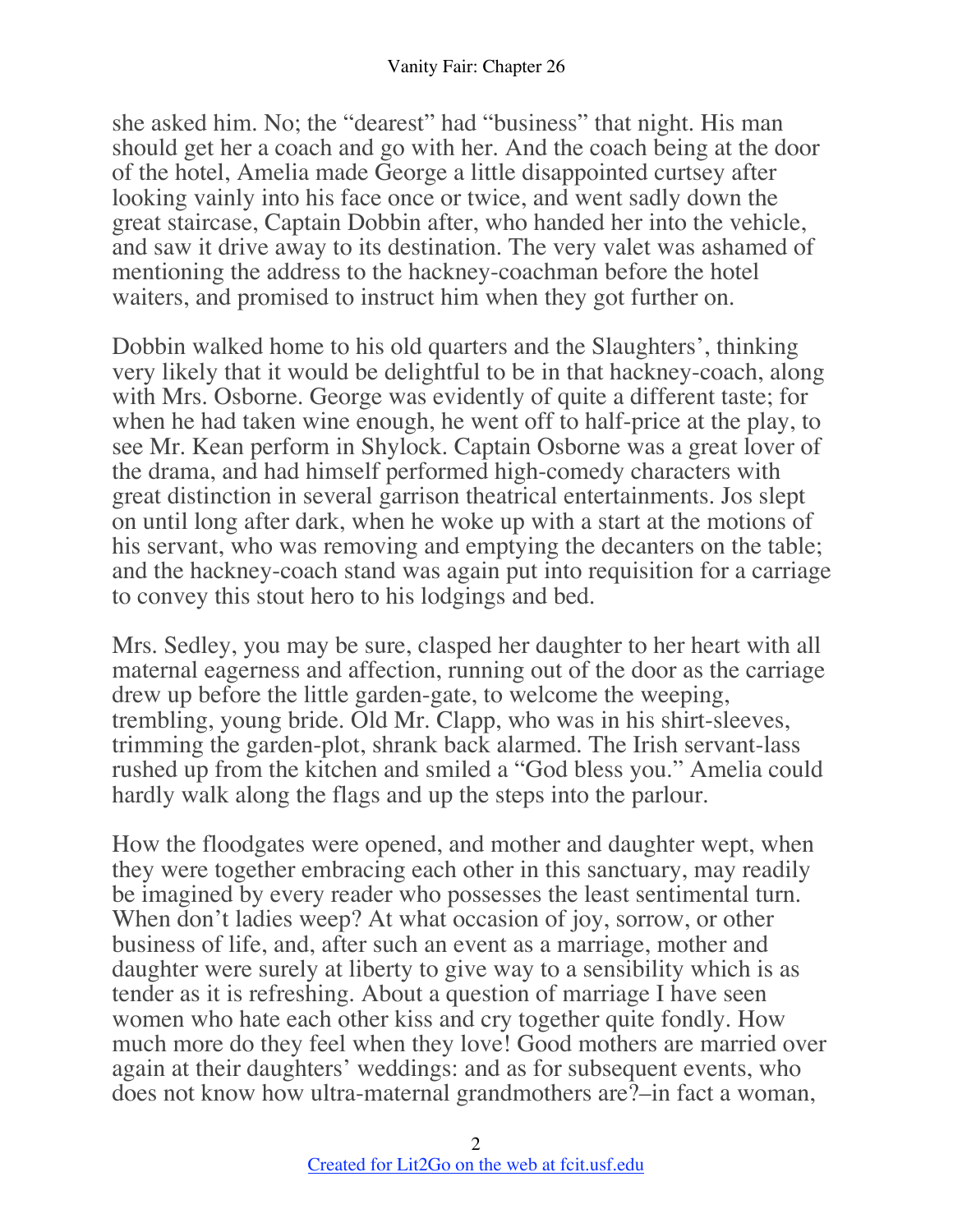until she is a grandmother, does not often really know what to be a mother is. Let us respect Amelia and her mamma whispering and whimpering and laughing and crying in the parlour and the twilight. Old Mr. Sedley did. He had not divined who was in the carriage when it drove up. He had not flown out to meet his daughter, though he kissed her very warmly when she entered the room (where he was occupied, as usual, with his papers and tapes and statements of accounts), and after sitting with the mother and daughter for a short time, he very wisely left the little apartment in their possession.

George's valet was looking on in a very supercilious manner at Mr. Clapp in his shirt-sleeves, watering his rose-bushes. He took off his hat, however, with much condescension to Mr. Sedley, who asked news about his son-in-law, and about Jos's carriage, and whether his horses had been down to Brighton, and about that infernal traitor Bonaparty, and the war; until the Irish maid-servant came with a plate and a bottle of wine, from which the old gentleman insisted upon helping the valet. He gave him a half-guinea too, which the servant pocketed with a mixture of wonder and contempt. "To the health of your master and mistress, Trotter," Mr. Sedley said, "and here's something to drink your health when you get home, Trotter."

There were but nine days past since Amelia had left that little cottage and home–and yet how far off the time seemed since she had bidden it farewell. What a gulf lay between her and that past life. She could look back to it from her present standing-place, and contemplate, almost as another being, the young unmarried girl absorbed in her love, having no eyes but for one special object, receiving parental affection if not ungratefully, at least indifferently, and as if it were her due–her whole heart and thoughts bent on the accomplishment of one desire. The review of those days, so lately gone yet so far away, touched her with shame; and the aspect of the kind parents filled her with tender remorse. Was the prize gained–the heaven of life–and the winner still doubtful and unsatisfied? As his hero and heroine pass the matrimonial barrier, the novelist generally drops the curtain, as if the drama were over then: the doubts and struggles of life ended: as if, once landed in the marriage country, all were green and pleasant there: and wife and husband had nothing to do but to link each other's arms together, and wander gently downwards towards old age in happy and perfect fruition. But our little Amelia was just on the bank of her new country, and was already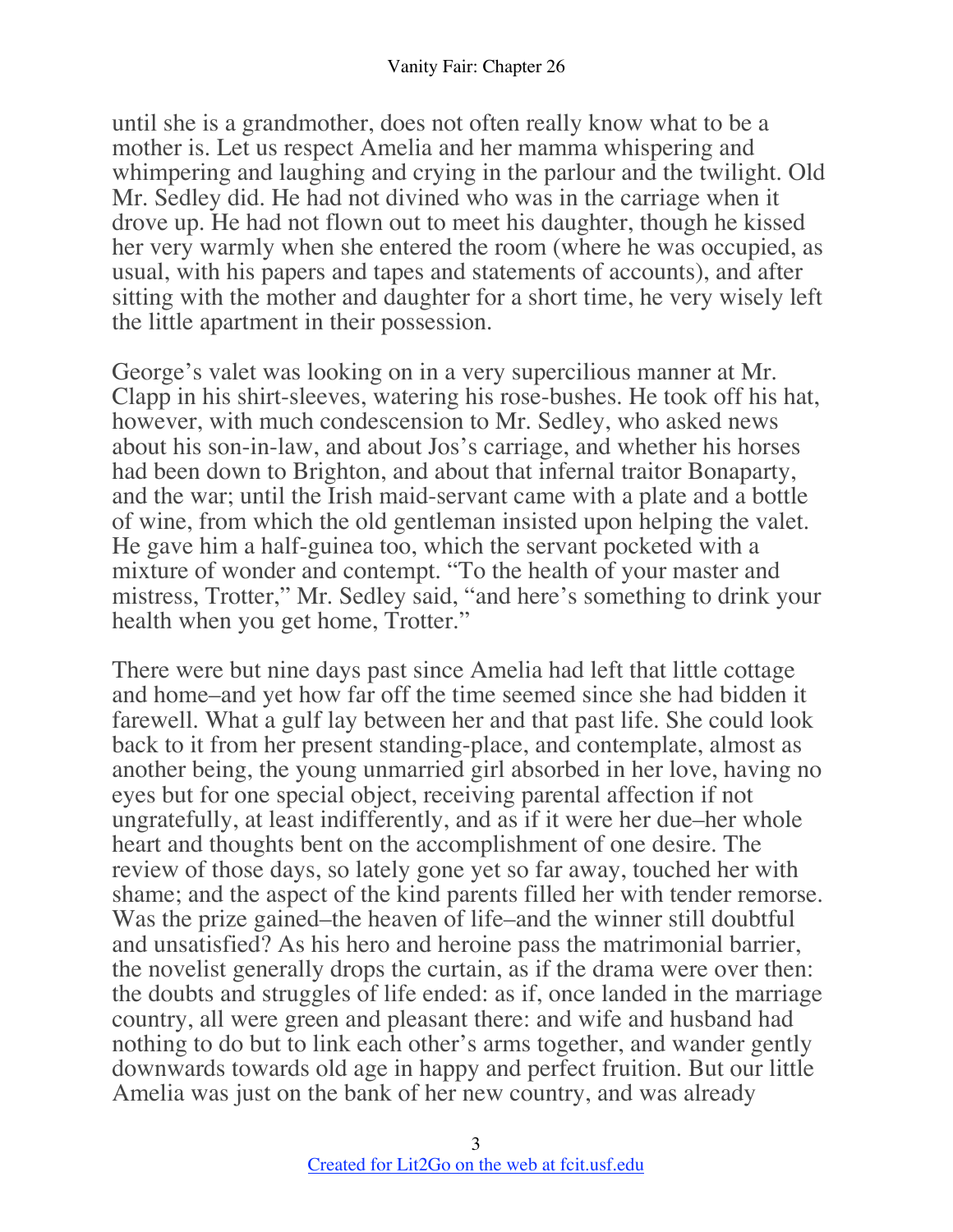looking anxiously back towards the sad friendly figures waving farewell to her across the stream, from the other distant shore.

In honour of the young bride's arrival, her mother thought it necessary to prepare I don't know what festive entertainment, and after the first ebullition of talk, took leave of Mrs. George Osborne for a while, and dived down to the lower regions of the house to a sort of kitchen-parlour (occupied by Mr. and Mrs. Clapp, and in the evening, when her dishes were washed and her curl-papers removed, by Miss Flannigan, the Irish servant), there to take measures for the preparing of a magnificent ornamented tea. All people have their ways of expressing kindness, and it seemed to Mrs. Sedley that a muffin and a quantity of orange marmalade spread out in a little cut-glass saucer would be peculiarly agreeable refreshments to Amelia in her most interesting situation.

While these delicacies were being transacted below, Amelia, leaving the drawing-room, walked upstairs and found herself, she scarce knew how, in the little room which she had occupied before her marriage, and in that very chair in which she had passed so many bitter hours. She sank back in its arms as if it were an old friend; and fell to thinking over the past week, and the life beyond it. Already to be looking sadly and vaguely back: always to be pining for something which, when obtained, brought doubt and sadness rather than pleasure; here was the lot of our poor little creature and harmless lost wanderer in the great struggling crowds of Vanity Fair.

Here she sate, and recalled to herself fondly that image of George to which she had knelt before marriage. Did she own to herself how different the real man was from that superb young hero whom she had worshipped? It requires many, many years–and a man must be very bad indeed–before a woman's pride and vanity will let her own to such a confession. Then Rebecca's twinkling green eyes and baleful smile lighted upon her, and filled her with dismay. And so she sate for awhile indulging in her usual mood of selfish brooding, in that very listless melancholy attitude in which the honest maid-servant had found her, on the day when she brought up the letter in which George renewed his offer of marriage.

She looked at the little white bed, which had been hers a few days before, and thought she would like to sleep in it that night, and wake, as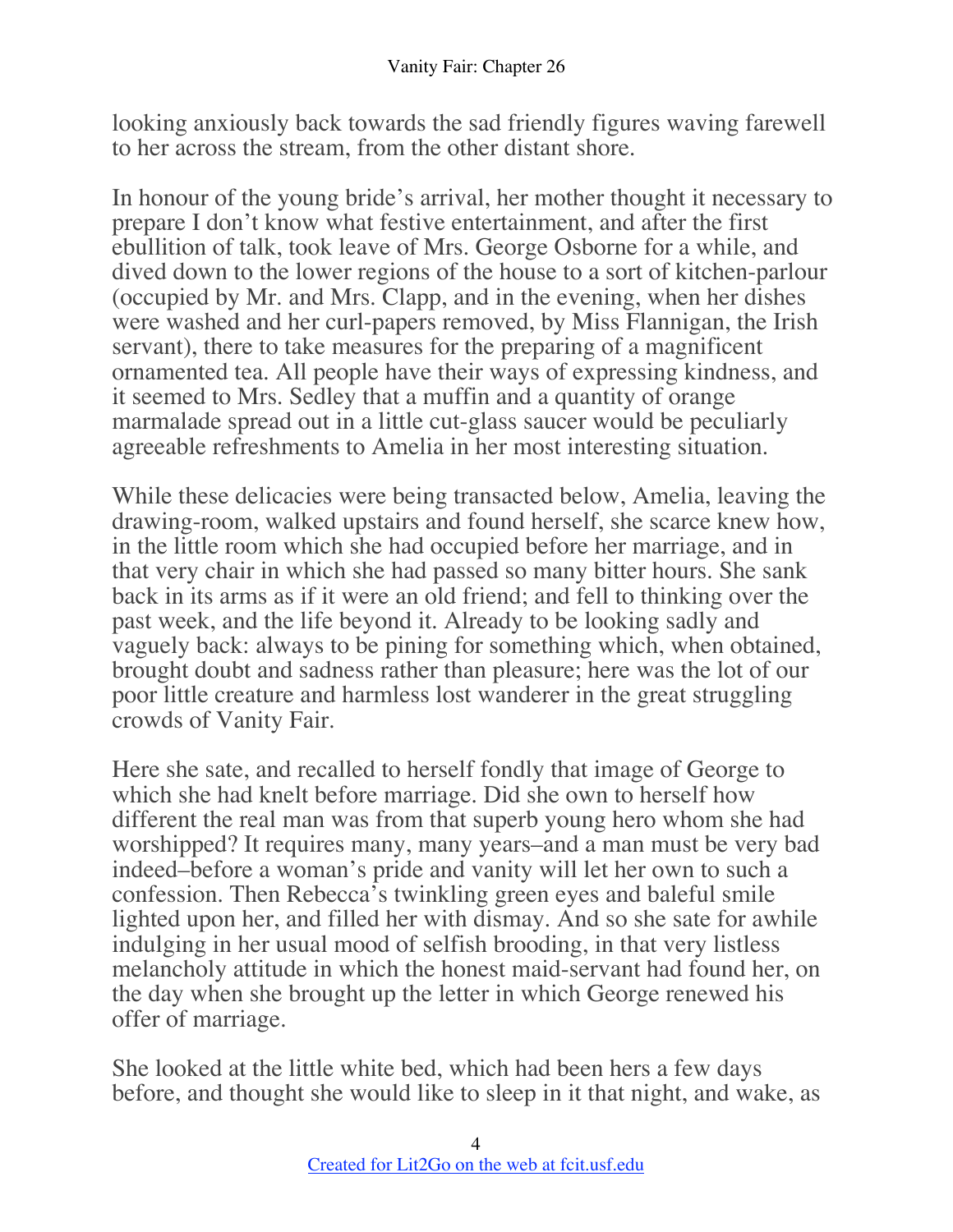formerly, with her mother smiling over her in the morning: Then she thought with terror of the great funereal damask pavilion in the vast and dingy state bedroom, which was awaiting her at the grand hotel in Cavendish Square. Dear little white bed! how many a long night had she wept on its pillow! How she had despaired and hoped to die there; and now were not all her wishes accomplished, and the lover of whom she had despaired her own for ever? Kind mother! how patiently and tenderly she had watched round that bed! She went and knelt down by the bedside; and there this wounded and timorous, but gentle and loving soul, sought for consolation, where as yet, it must be owned, our little girl had but seldom looked for it. Love had been her faith hitherto; and the sad, bleeding disappointed heart began to feel the want of another consoler.

Have we a right to repeat or to overhear her prayers? These, brother, are secrets, and out of the domain of Vanity Fair, in which our story lies.

But this may be said, that when the tea was finally announced, our young lady came downstairs a great deal more cheerful; that she did not despond, or deplore her fate, or think about George's coldness, or Rebecca's eyes, as she had been wont to do of late. She went downstairs, and kissed her father and mother, and talked to the old gentleman, and made him more merry than he had been for many a day. She sate down at the piano which Dobbin had bought for her, and sang over all her father's favourite old songs. She pronounced the tea to be excellent, and praised the exquisite taste in which the marmalade was arranged in the saucers. And in determining to make everybody else happy, she found herself so; and was sound asleep in the great funereal pavilion, and only woke up with a smile when George arrived from the theatre.

For the next day, George had more important "business" to transact than that which took him to see Mr. Kean in Shylock. Immediately on his arrival in London he had written off to his father's solicitors, signifying his royal pleasure that an interview should take place between them on the morrow. His hotel bill, losses at billiards and cards to Captain Crawley had almost drained the young man's purse, which wanted replenishing before he set out on his travels, and he had no resource but to infringe upon the two thousand pounds which the attorneys were commissioned to pay over to him. He had a perfect belief in his own mind that his father would relent before very long. How could any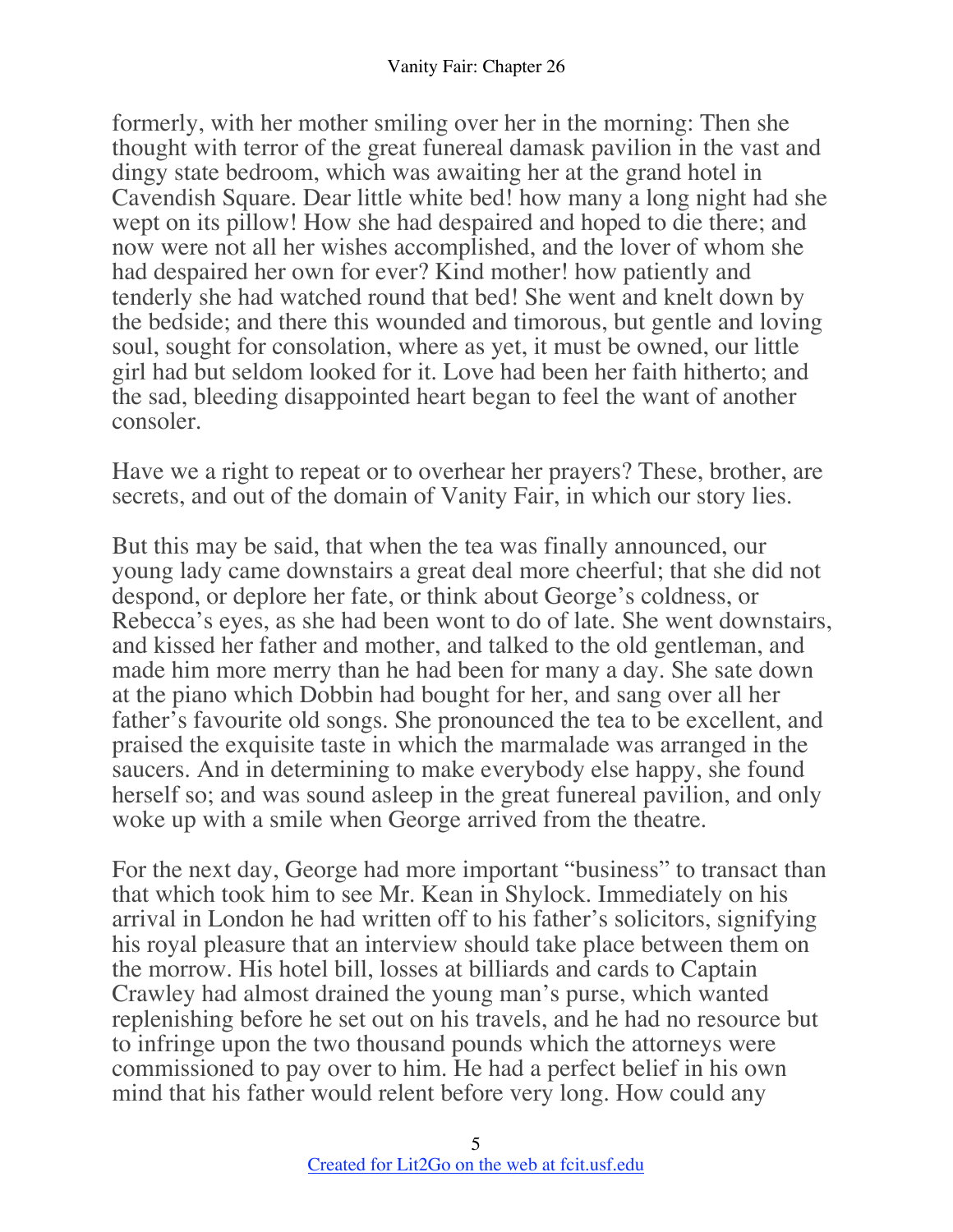parent be obdurate for a length of time against such a paragon as he was? If his mere past and personal merits did not succeed in mollifying his father, George determined that he would distinguish himself so prodigiously in the ensuing campaign that the old gentleman must give in to him. And if not? Bah! the world was before him. His luck might change at cards, and there was a deal of spending in two thousand pounds.

So he sent off Amelia once more in a carriage to her mamma, with strict orders and carte blanche to the two ladies to purchase everything requisite for a lady of Mrs. George Osborne's fashion, who was going on a foreign tour. They had but one day to complete the outfit, and it may be imagined that their business therefore occupied them pretty fully. In a carriage once more, bustling about from milliner to linendraper, escorted back to the carriage by obsequious shopmen or polite owners, Mrs. Sedley was herself again almost, and sincerely happy for the first time since their misfortunes. Nor was Mrs. Amelia at all above the pleasure of shopping, and bargaining, and seeing and buying pretty things. (Would any man, the most philosophic, give twopence for a woman who was?) She gave herself a little treat, obedient to her husband's orders, and purchased a quantity of lady's gear, showing a great deal of taste and elegant discernment, as all the shopfolks said.

And about the war that was ensuing, Mrs. Osborne was not much alarmed; Bonaparty was to be crushed almost without a struggle. Margate packets were sailing every day, filled with men of fashion and ladies of note, on their way to Brussels and Ghent. People were going not so much to a war as to a fashionable tour. The newspapers laughed the wretched upstart and swindler to scorn. Such a Corsican wretch as that withstand the armies of Europe and the genius of the immortal Wellington! Amelia held him in utter contempt; for it needs not to be said that this soft and gentle creature took her opinions from those people who surrounded her, such fidelity being much too humbleminded to think for itself. Well, in a word, she and her mother performed a great day's shopping, and she acquitted herself with considerable liveliness and credit on this her first appearance in the genteel world of London.

George meanwhile, with his hat on one side, his elbows squared, and his swaggering martial air, made for Bedford Row, and stalked into the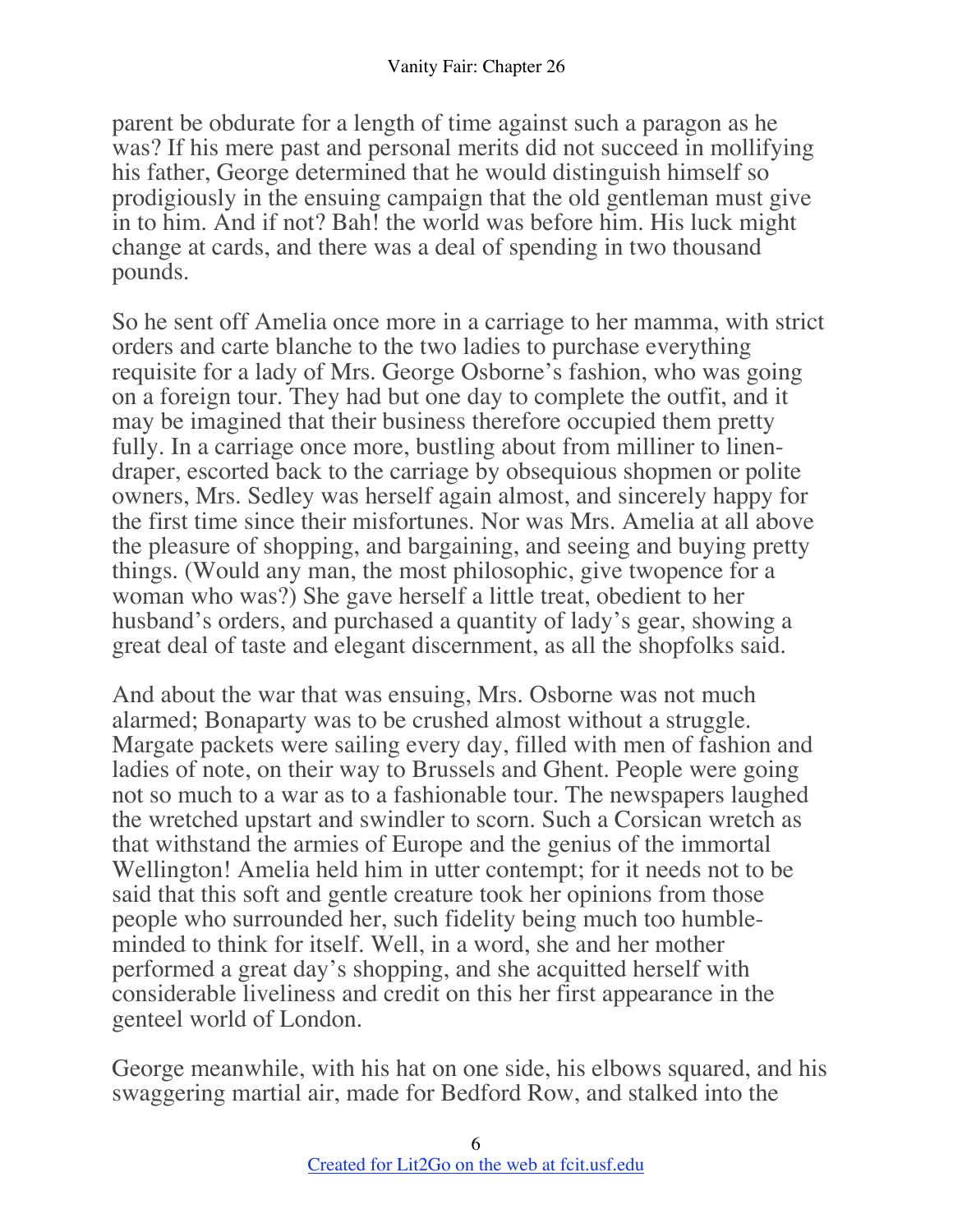attorney's offices as if he was lord of every pale-faced clerk who was scribbling there. He ordered somebody to inform Mr. Higgs that Captain Osborne was waiting, in a fierce and patronizing way, as if the pekin of an attorney, who had thrice his brains, fifty times his money, and a thousand times his experience, was a wretched underling who should instantly leave all his business in life to attend on the Captain's pleasure. He did not see the sneer of contempt which passed all round the room, from the first clerk to the articled gents, from the articled gents to the ragged writers and white-faced runners, in clothes too tight for them, as he sate there tapping his boot with his cane, and thinking what a parcel of miserable poor devils these were. The miserable poor devils knew all about his affairs. They talked about them over their pints of beer at their public-house clubs to other clerks of a night. Ye gods, what do not attorneys and attorneys' clerks know in London! Nothing is hidden from their inquisition, and their families mutely rule our city.

Perhaps George expected, when he entered Mr. Higgs's apartment, to find that gentleman commissioned to give him some message of compromise or conciliation from his father; perhaps his haughty and cold demeanour was adopted as a sign of his spirit and resolution: but if so, his fierceness was met by a chilling coolness and indifference on the attorney's part, that rendered swaggering absurd. He pretended to be writing at a paper, when the Captain entered. "Pray, sit down, sir," said he, "and I will attend to your little affair in a moment. Mr. Poe, get the release papers, if you please"; and then he fell to writing again.

Poe having produced those papers, his chief calculated the amount of two thousand pounds stock at the rate of the day; and asked Captain Osborne whether he would take the sum in a cheque upon the bankers, or whether he should direct the latter to purchase stock to that amount. "One of the late Mrs. Osborne's trustees is out of town," he said indifferently, "but my client wishes to meet your wishes, and have done with the business as quick as possible."

"Give me a cheque, sir," said the Captain very surlily. "Damn the shillings and halfpence, sir," he added, as the lawyer was making out the amount of the draft; and, flattering himself that by this stroke of magnanimity he had put the old quiz to the blush, he stalked out of the office with the paper in his pocket.